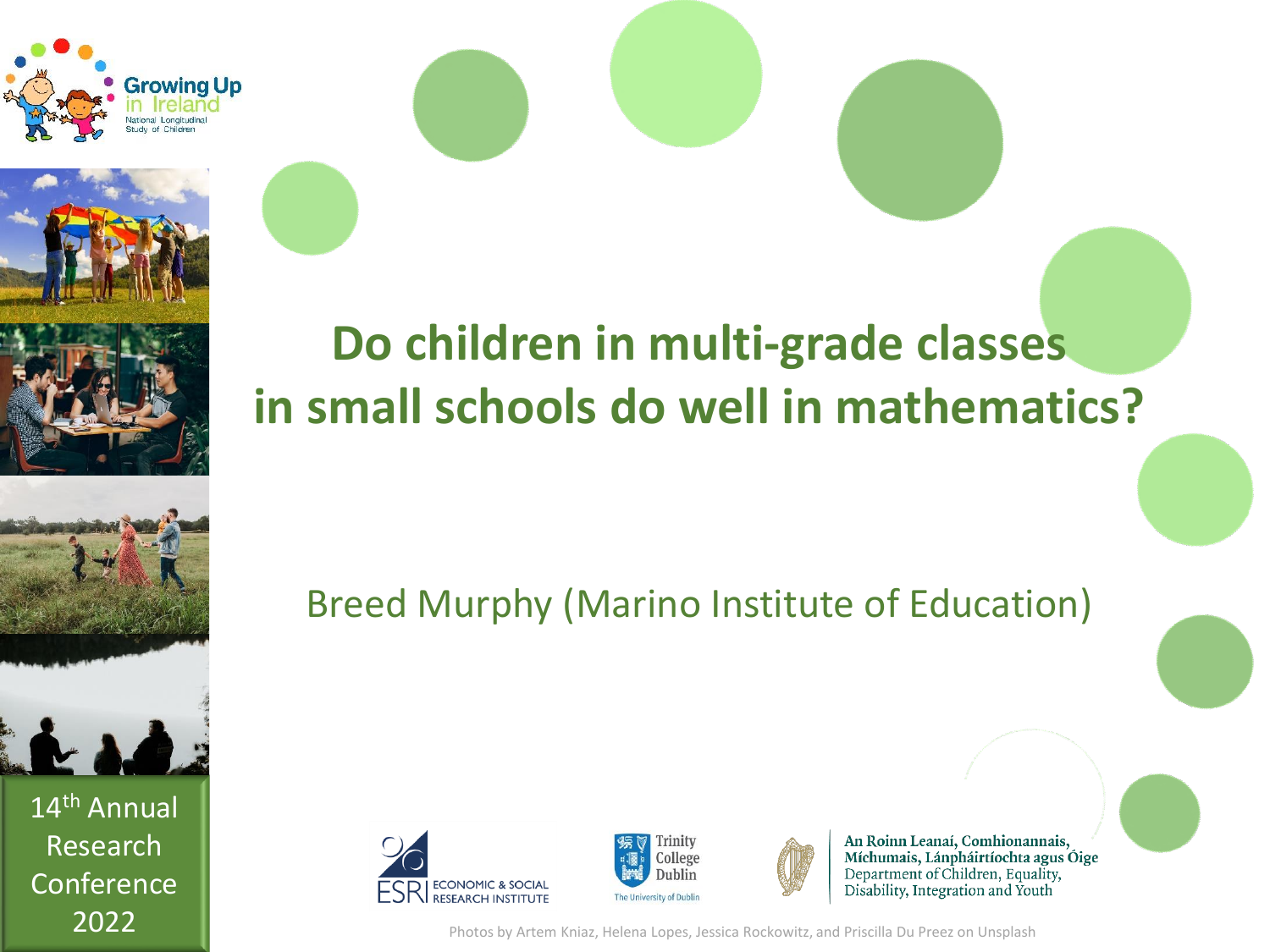

- Multi-grade teaching is defined as where two or more grade groups are taught together by a teacher in the same classroom (Quail & Smyth, 2014; Mulryan-Kyne, 2007; Veenman, 1995)
- 22.8% of children attending DES aided primary schools in 2020- 2021 were in consecutive grade or multi-grade classes (DES, 2022)
- In 2019, 43.7% of primary schools were small primary schools with 4 or fewer teachers (DES, 2020)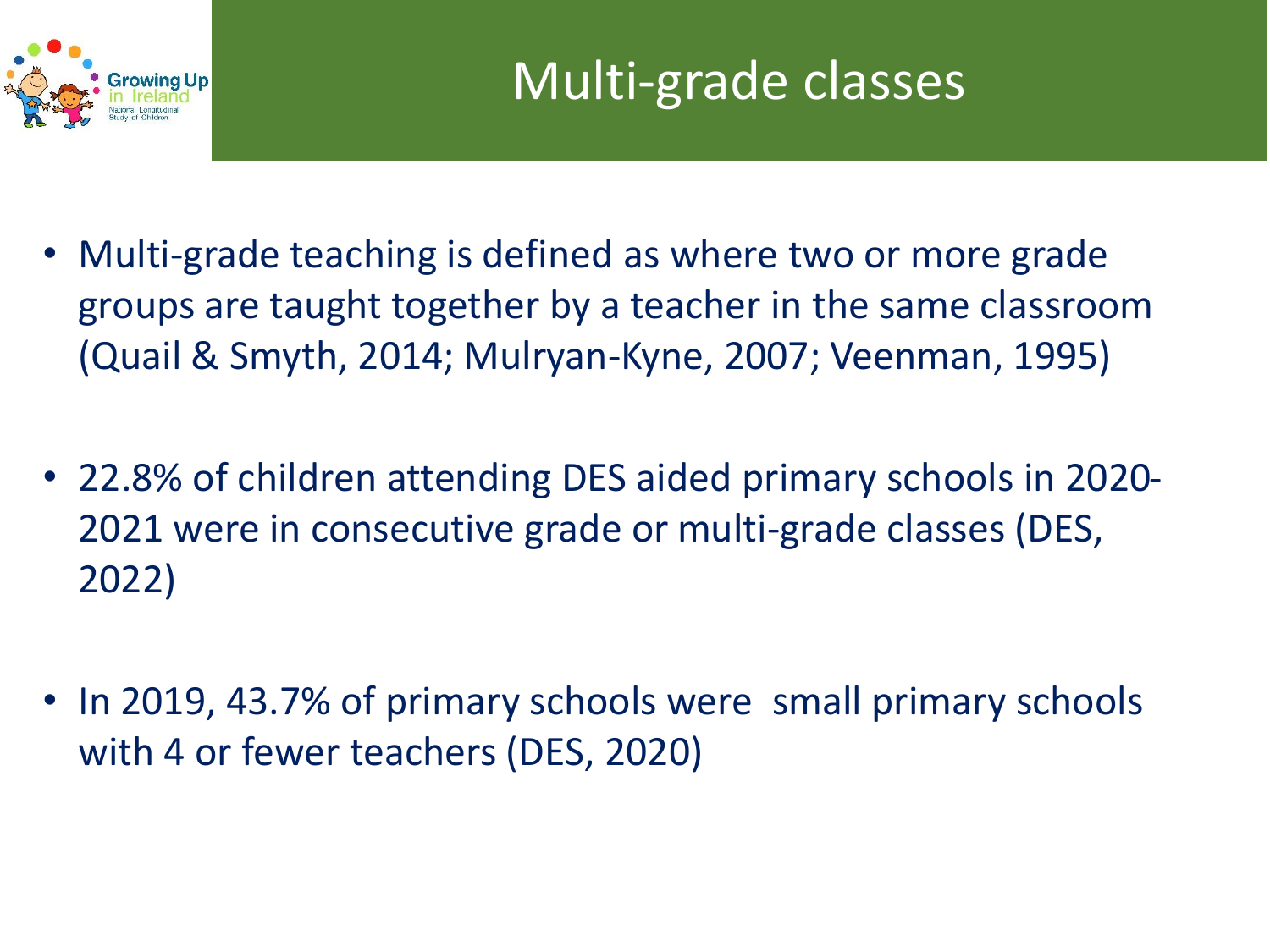

Aims of the Primary School Mathematics Curriculum (NCCA, 1999)

• to develop a positive attitude towards mathematics and an appreciation of both its practical and its aesthetic aspects

• to enable the child to acquire an <u>understanding of mathematical</u> concepts and processes to his/her appropriate level of development and ability

• to enable the child to acquire proficiency in fundamental mathematical skills and in recalling basic number facts.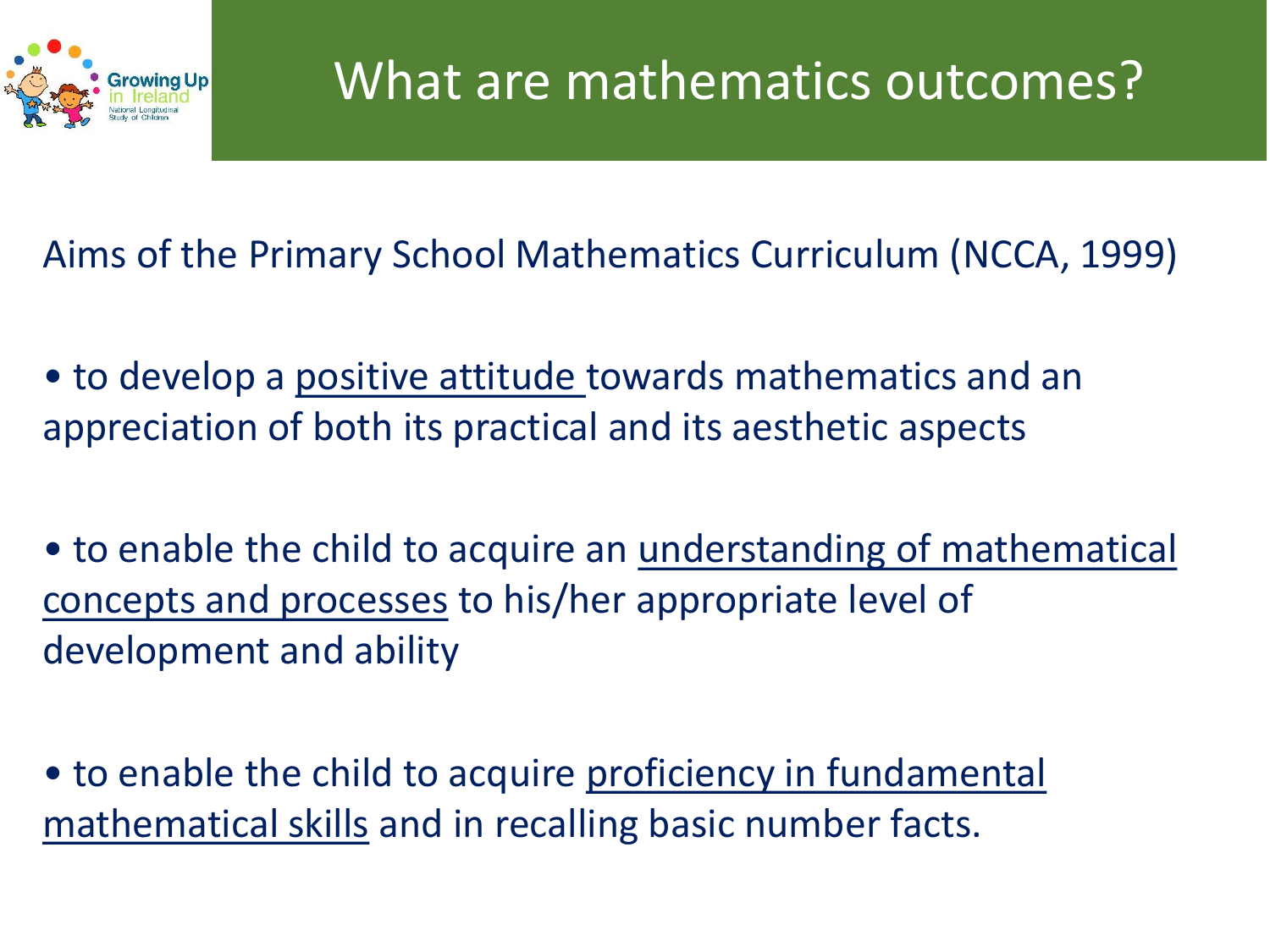

### Draft Primary Mathematics Curriculum

The over-arching aim of the Primary Mathematics Curriculum is the development of mathematical proficiency (NCCA, 2022).

Mathematical proficiency encompasses conceptual understanding, procedural fluency, adaptive reasoning, strategic competence, and productive disposition (NCCA, 2022).

Examples of outcomes examined in previous studies include:

- Academic outcomes
- Attitudinal outcomes
- Socio-emotional outcomes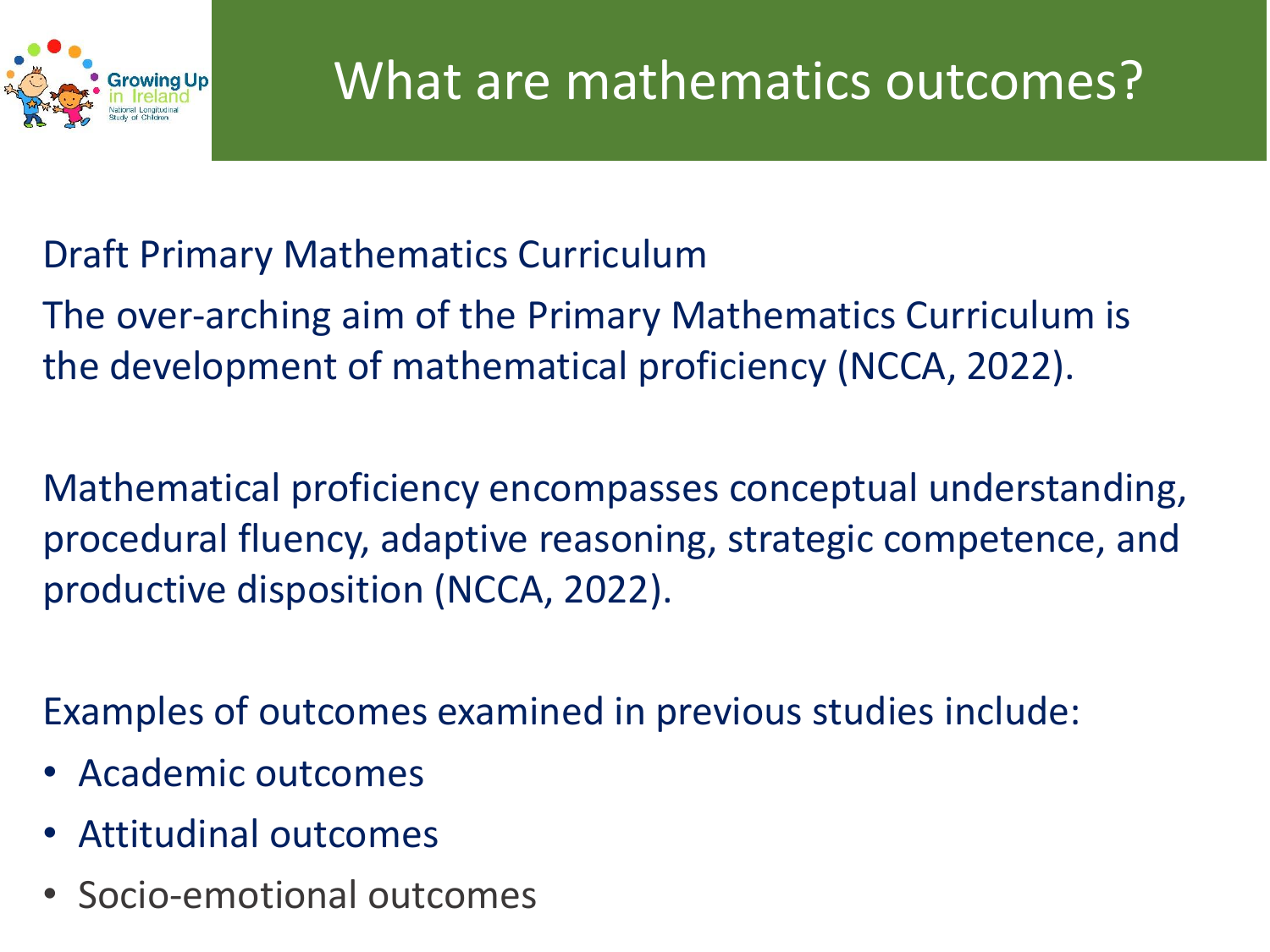

Mathematics attainment and attitudes towards mathematics

- No significant difference between single grade and multigrade mathematics scores in NAMER 2009 (Eivers et al., 2010)
- Being in a multi-grade classroom had little impact. However, girls in classes with older children scored significantly lower in maths than those in single grade classes (Quail & Smyth, 2014)
- Evidence of compositional effects with advantages for lower grade levels in the presence of older peers (Borbely et al., 2021)
- A negative attitude towards mathematics could considerably reduce a person's persistence with a problem (Ashby, 2009)
- Positive attitudes towards maths were associated higher achievement in maths. Boys tended to be more positive towards maths and benefitted more from this relationship than girls (Berger et al., 2020)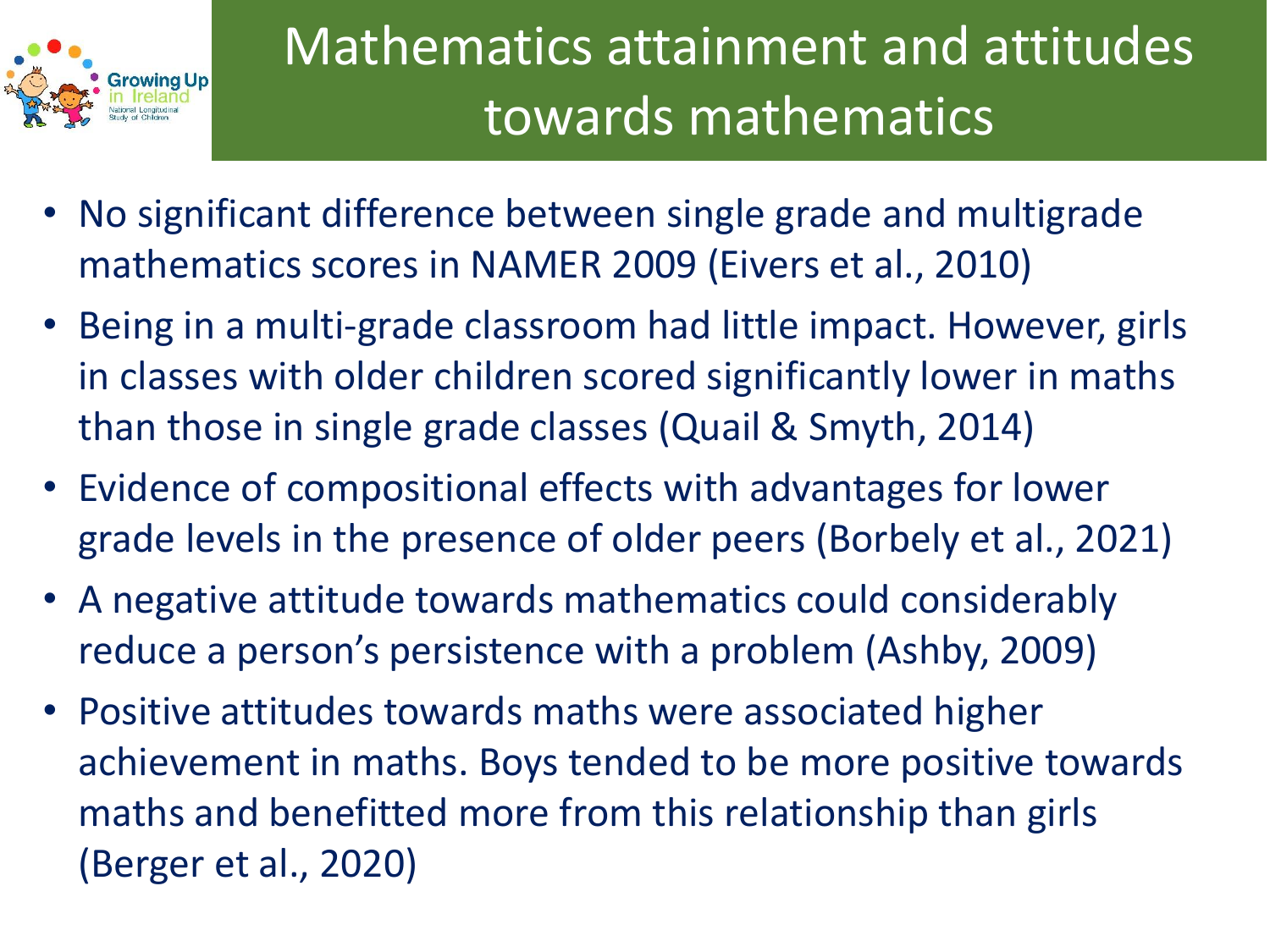

Are mathematics attainment scores similar for children in multgrade classes and children in single grade classes?

Are there differences between mathematics scores of boys and girls in multi-grade and single grade classes?

Do children's attitudes towards mathematics vary according to classroom structure?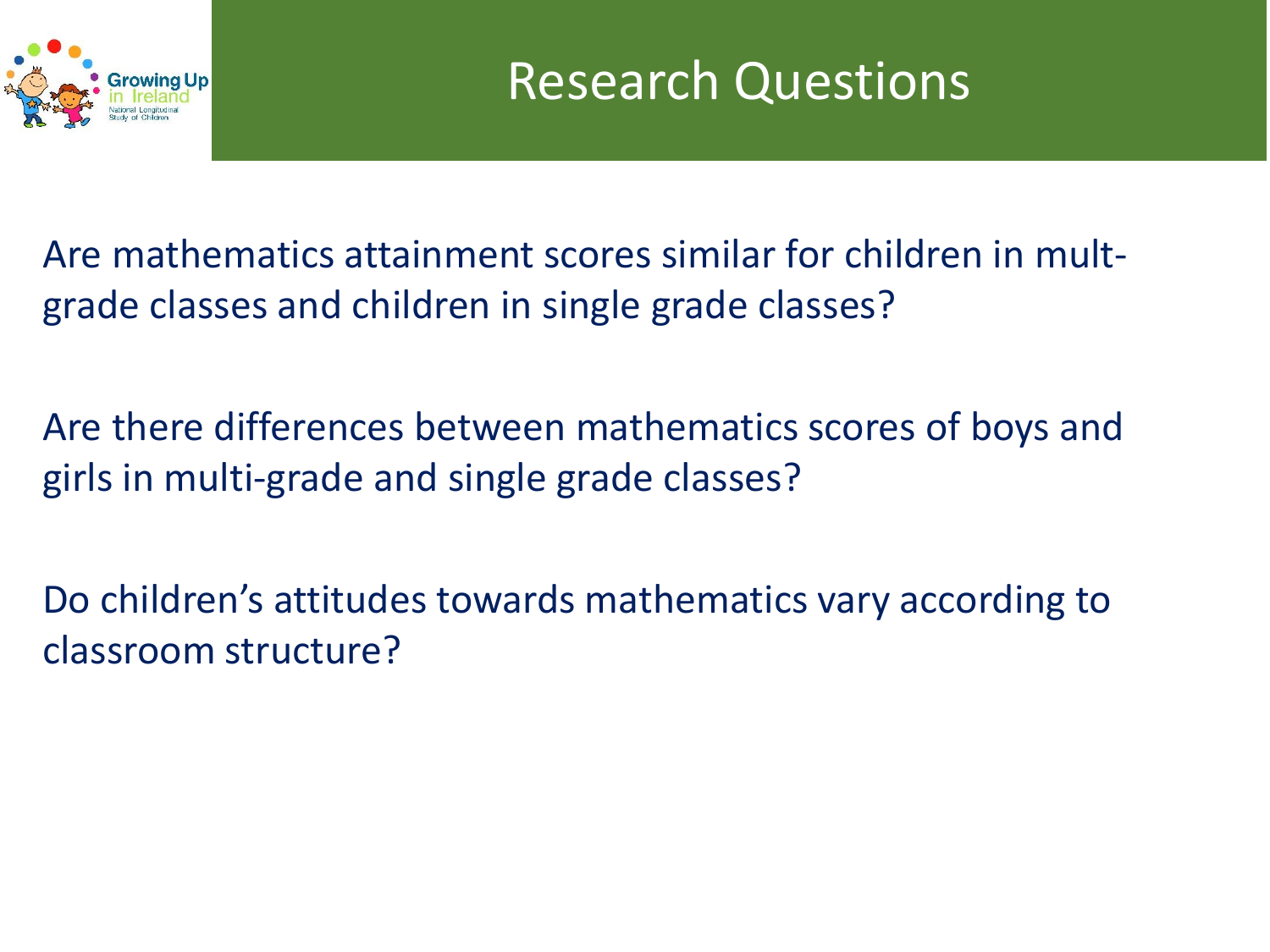

### Data source

### '98 cohort of Growing Up in Ireland

- Data from wave 1 and wave 2
- Drumcondra Mathematics Assessment Scores
- Study child questionnaire
- Primary caregiver questionnaire



Single Grade class  $\blacksquare$  MG class in a large school  $\blacksquare$  MG class in a small school

• N=6521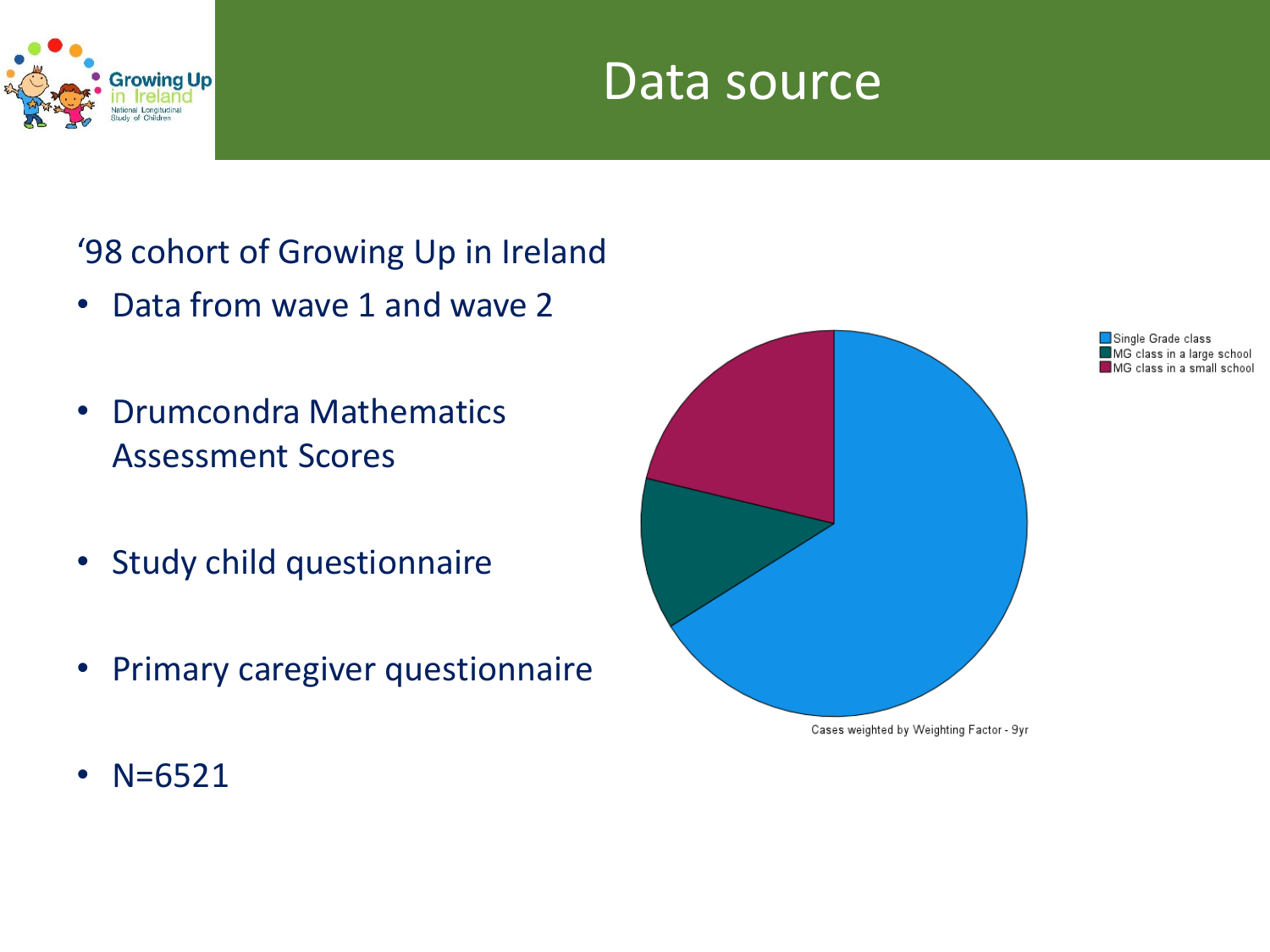

• Outcome variable: Drumcondra Primary Maths Test (Revised) logit score which has been rescaled.

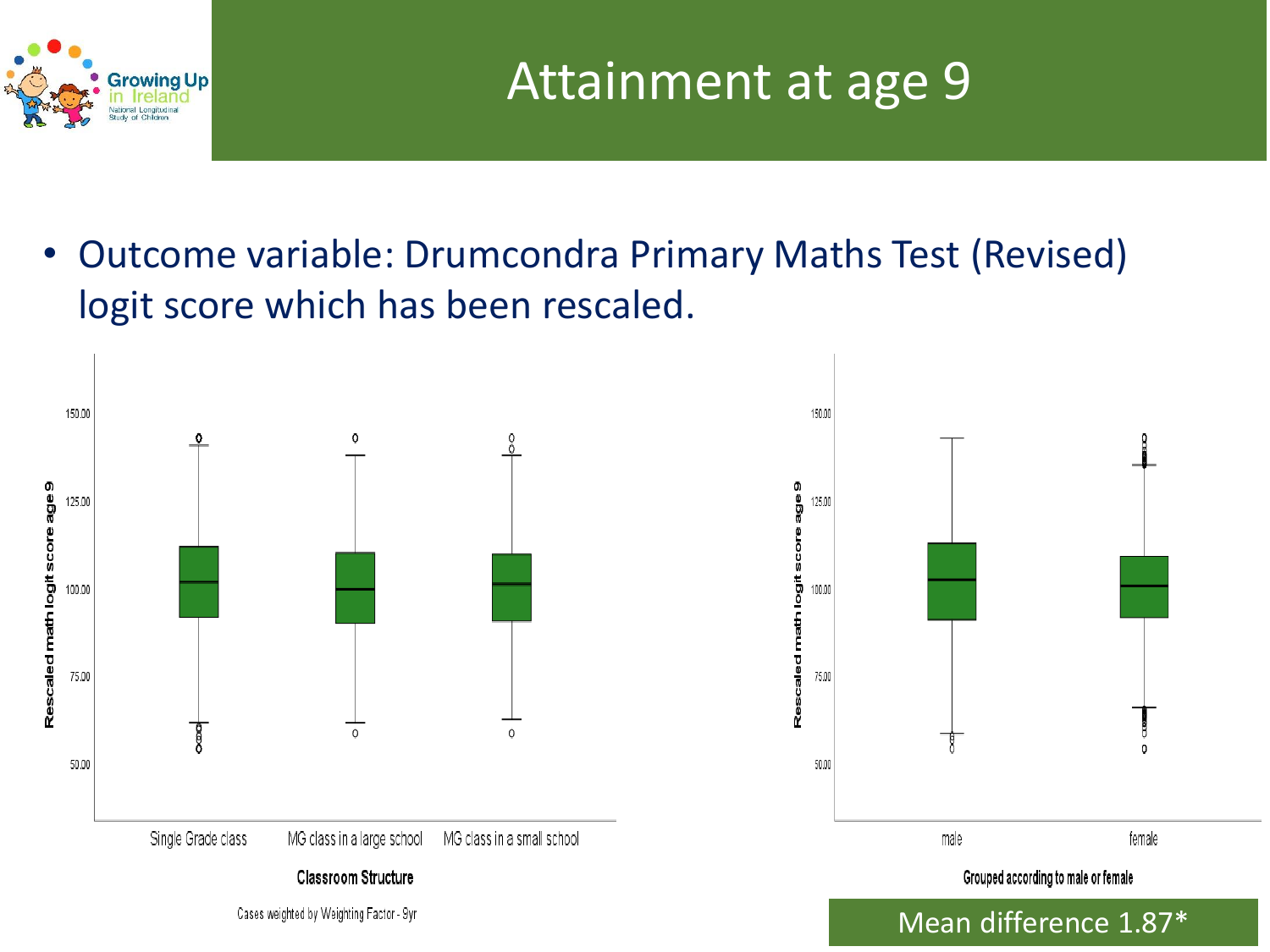

# Attainment at Age 9 Boys, girls and classroom structure

• Boys

| Boys in single grade classes                 | 102.380   |
|----------------------------------------------|-----------|
| Boys in multi-grade classes in large schools | $-2.509*$ |
| Boys in multi-grade classes in small schools | 1.612     |

• Girls

| Girls in single grade classes                 | 100.511   |
|-----------------------------------------------|-----------|
| Girls in multi-grade classes in large schools | $-1.403$  |
| Girls in multi-grade classes in small schools | $-1.939*$ |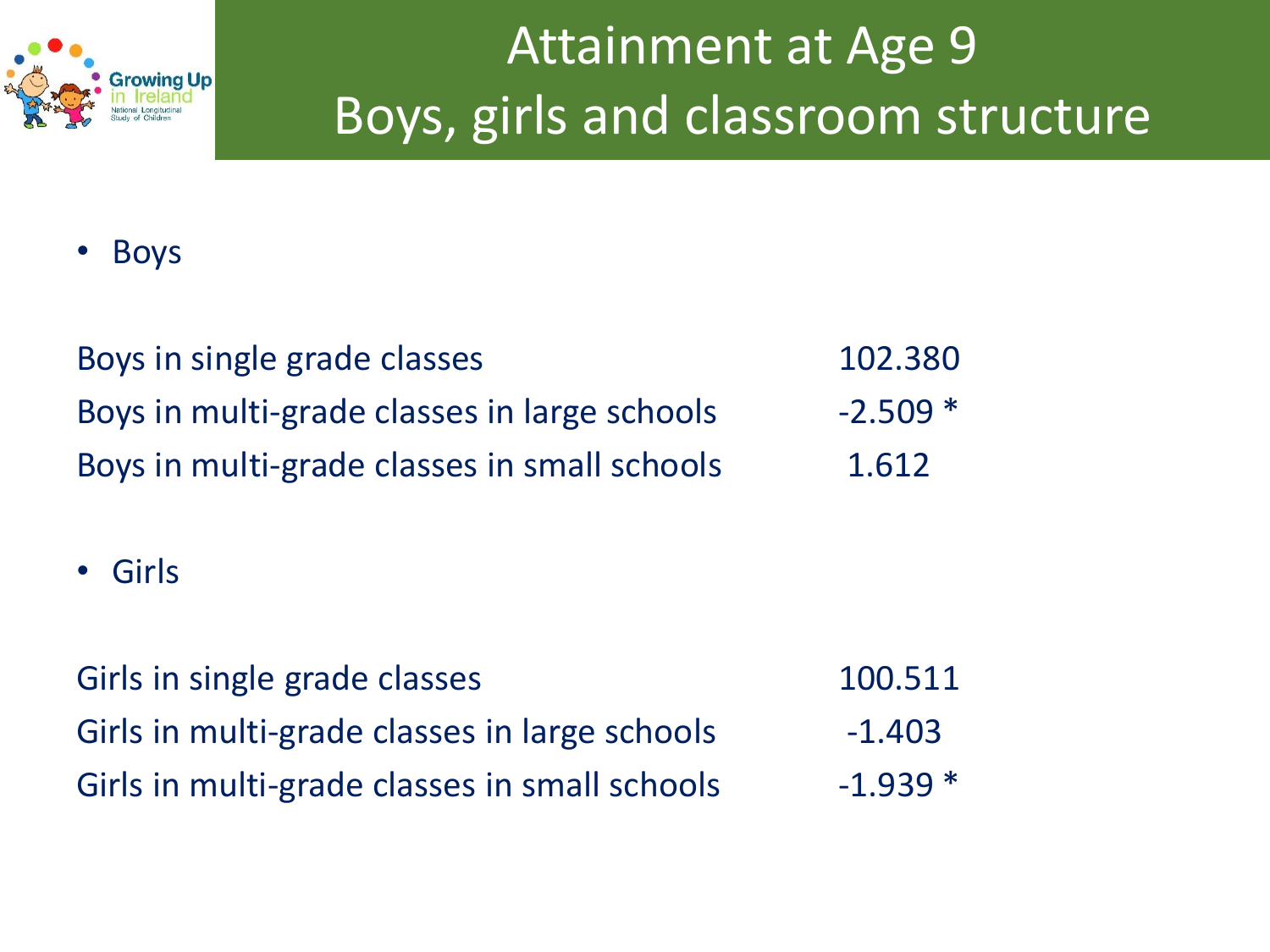### The top quintile



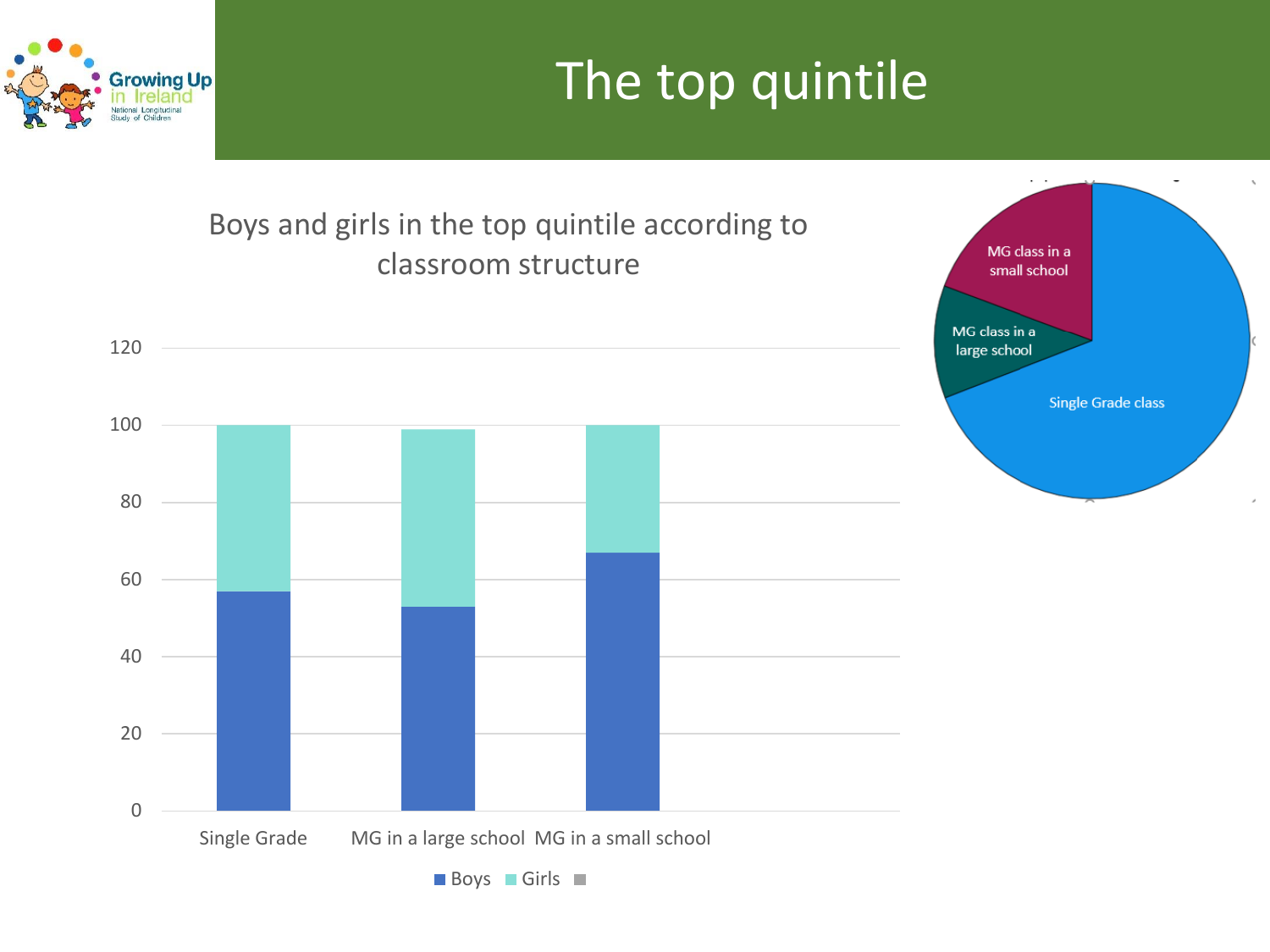

## Attitude towards maths by classroom structure

#### Liking maths at age 9

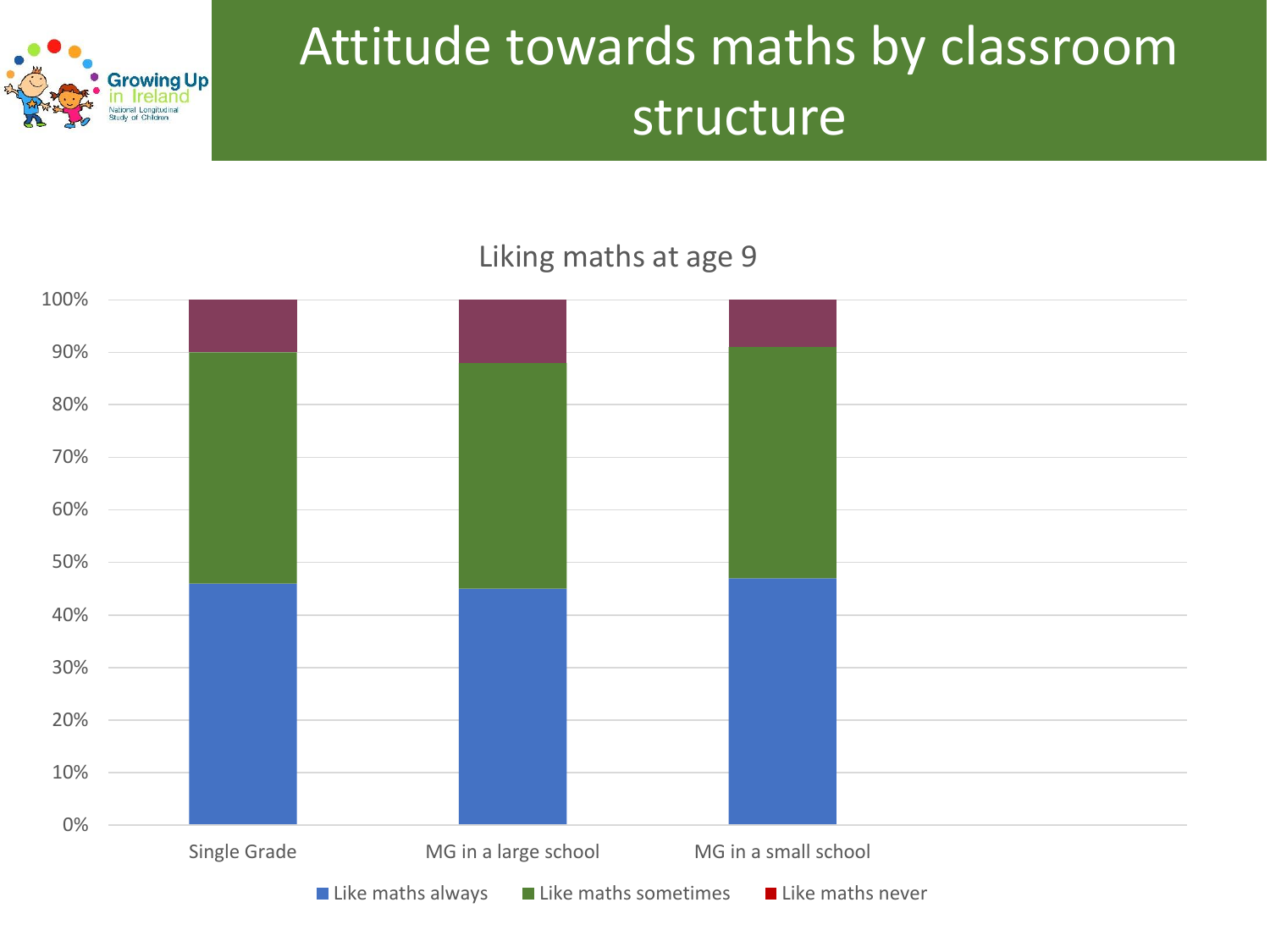

# Attitudes towards maths among children with learning difficulties

#### Liking maths at age 9

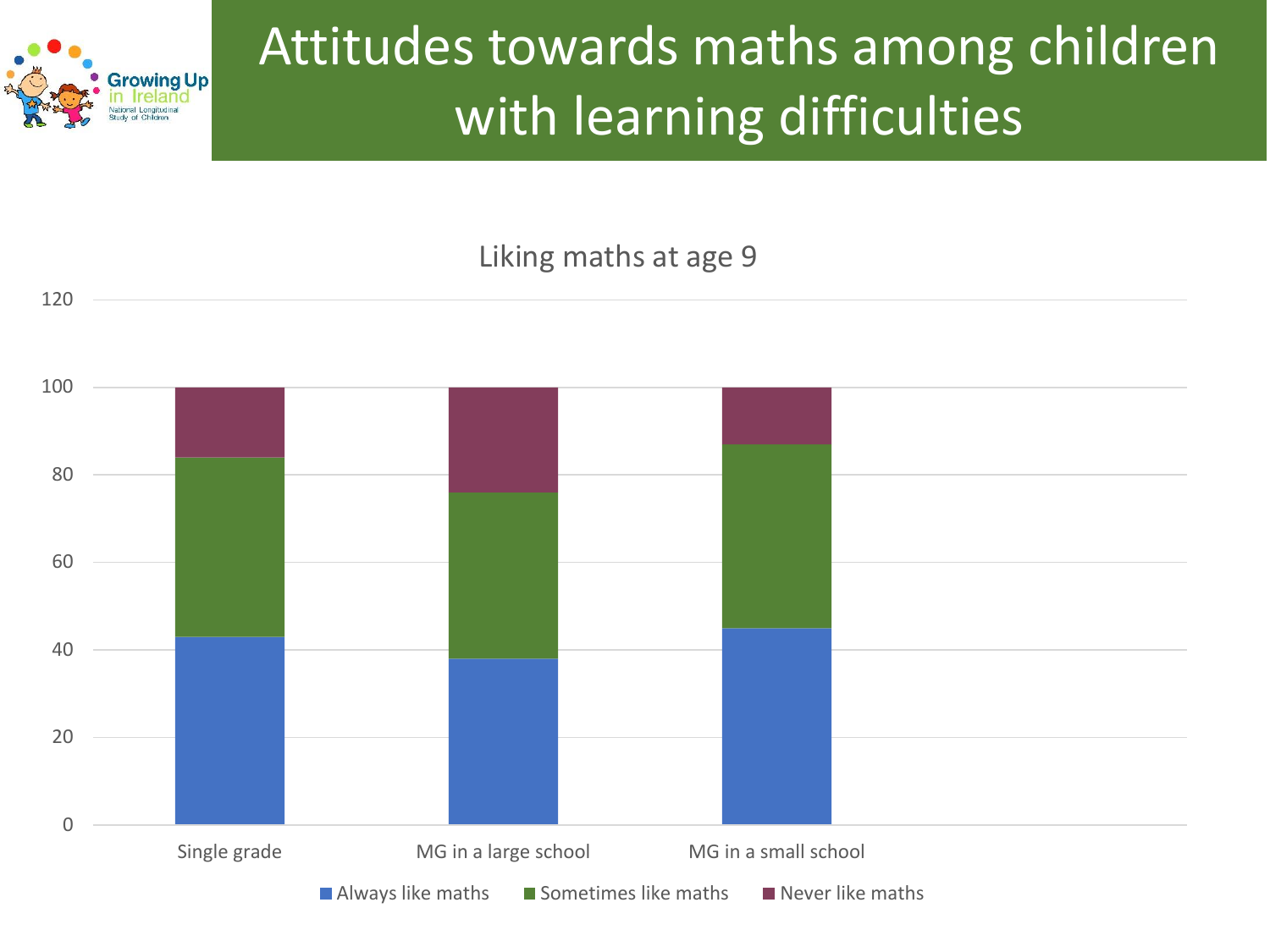

Attainment at age 13

Outcome variable : Drumcondra Numerical Ability Test logit score which has been rescaled.



Cases weighted by Weighting Easter, 13vr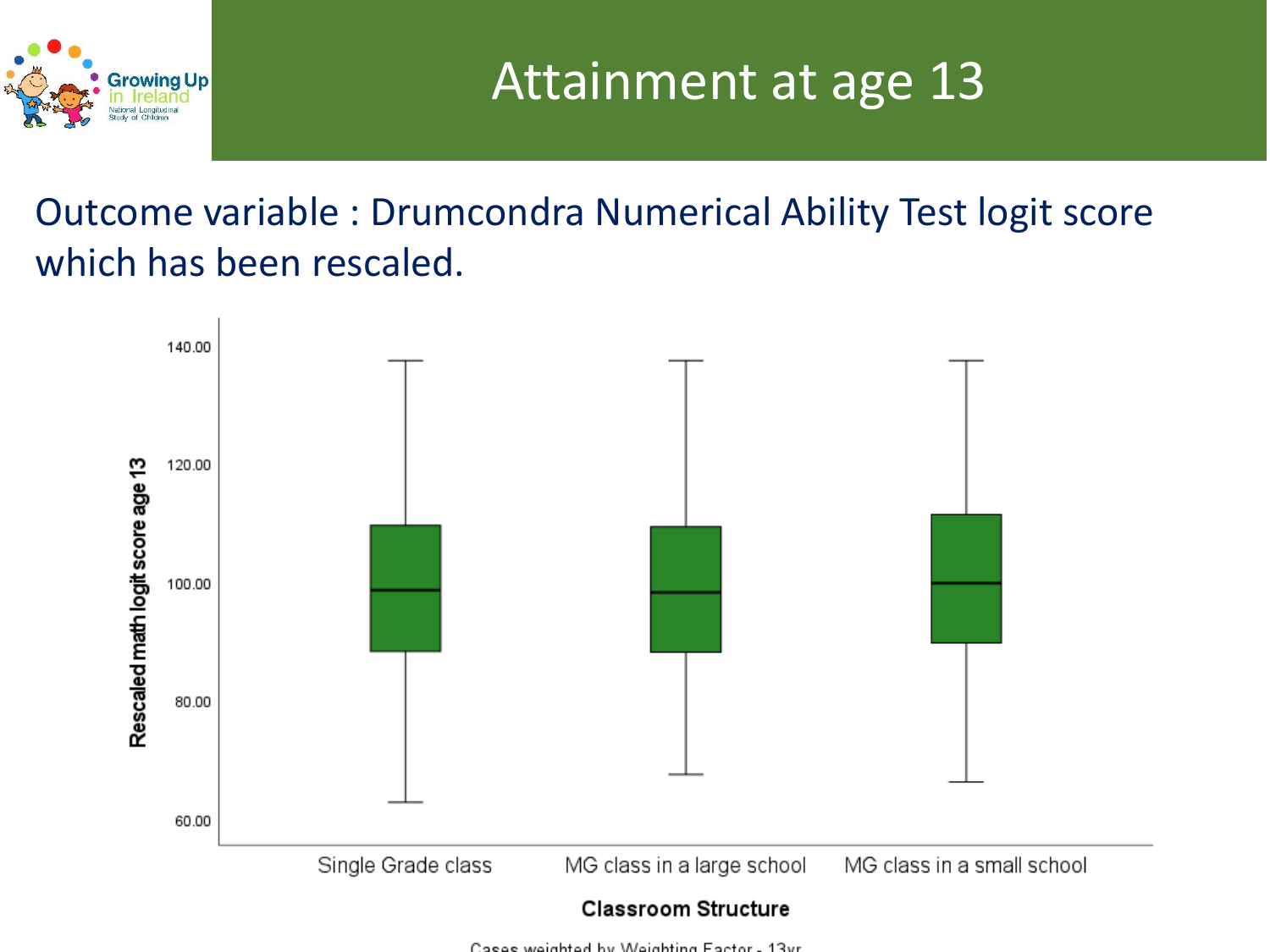

### Interest in mathematics at age 13

#### Student indication of interest in mathematics